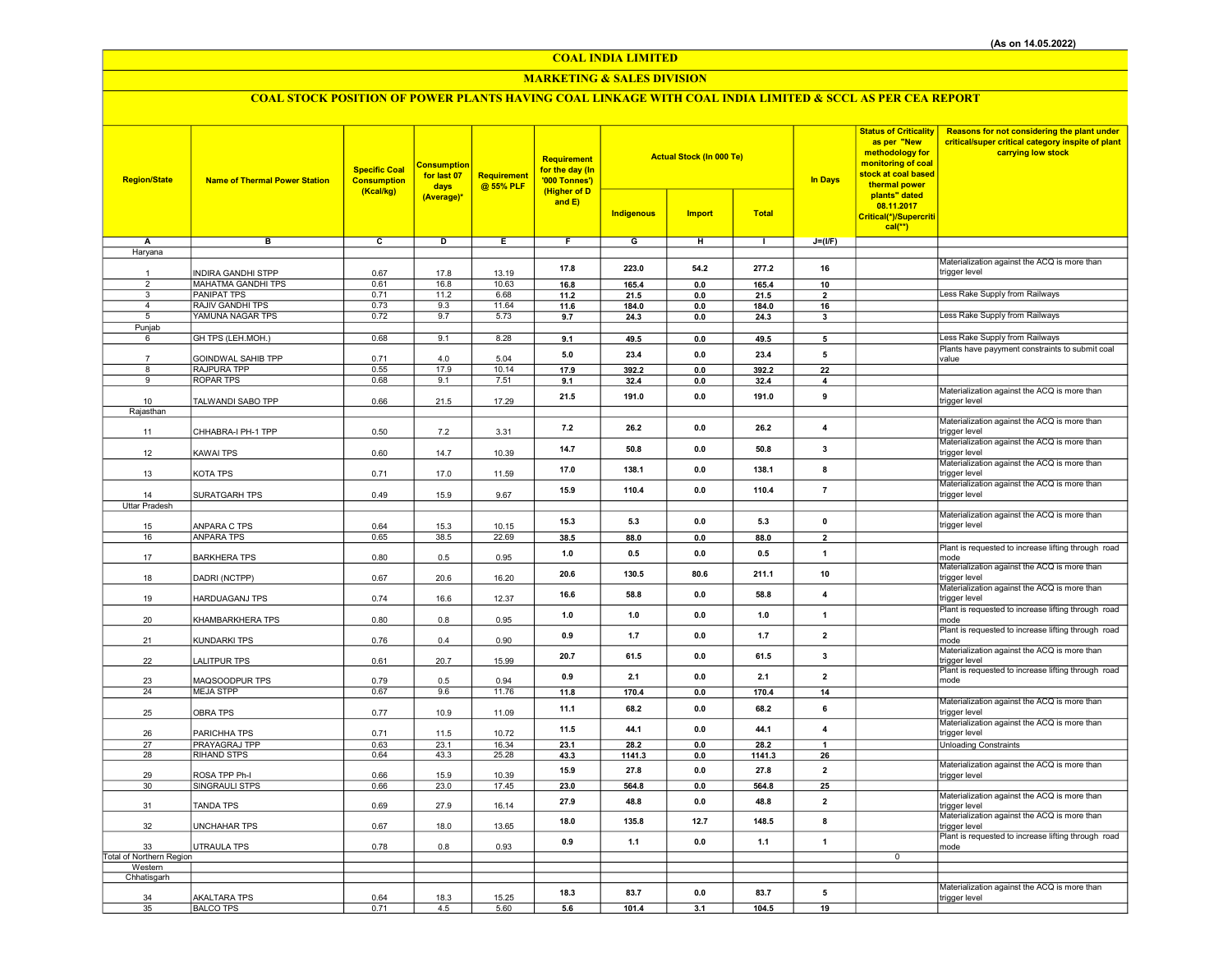#### COAL INDIA LIMITED

## MARKETING & SALES DIVISION

## COAL STOCK POSITION OF POWER PLANTS HAVING COAL LINKAGE WITH COAL INDIA LIMITED & SCCL AS PER CEA REPORT

| <b>Region/State</b> | <b>Name of Thermal Power Station</b> | <b>Specific Coal</b><br><b>Consumption</b><br>(Kcal/kg) | <b>Consumption</b><br>for last 07<br>days<br>(Average)* | <b>Requirement</b><br>@ 55% PLF | <b>Requirement</b><br>for the day (In<br>'000 Tonnes')<br>(Higher of D<br>and E) | <b>Actual Stock (In 000 Te)</b><br><b>Indigenous</b><br><b>Import</b><br><b>Total</b> |                | <b>In Days</b> | <b>Status of Criticality</b><br>as per "New<br>methodology for<br>monitoring of coal<br>stock at coal based<br>thermal power<br>plants" dated<br>08.11.2017<br>Critical(*)/Supercriti<br>$cal$ <sup>**</sup> ) | Reasons for not considering the plant under<br>critical/super critical category inspite of plant<br>carrying low stock |                                                                     |
|---------------------|--------------------------------------|---------------------------------------------------------|---------------------------------------------------------|---------------------------------|----------------------------------------------------------------------------------|---------------------------------------------------------------------------------------|----------------|----------------|----------------------------------------------------------------------------------------------------------------------------------------------------------------------------------------------------------------|------------------------------------------------------------------------------------------------------------------------|---------------------------------------------------------------------|
| А                   | в                                    | $\overline{c}$                                          | D                                                       | Е.                              | F.                                                                               | G                                                                                     | н              | $\blacksquare$ | $J=(I/F)$                                                                                                                                                                                                      |                                                                                                                        |                                                                     |
|                     |                                      |                                                         |                                                         |                                 |                                                                                  |                                                                                       |                |                |                                                                                                                                                                                                                |                                                                                                                        | Materialization against the ACQ is more than                        |
| 36                  | <b>BANDAKHAR TPP</b>                 | 0.71                                                    | 4.9                                                     | 2.81                            | 4.9                                                                              | 5.8                                                                                   | 0.0            | 5.8            | $\mathbf{1}$                                                                                                                                                                                                   |                                                                                                                        | trigger level                                                       |
| 37                  | <b>BARADARHA TPS</b>                 | 0.77                                                    | 20.2                                                    | 12.25                           | 20.2                                                                             | 198.1                                                                                 | 0.0            | 198.1          | 10                                                                                                                                                                                                             |                                                                                                                        |                                                                     |
| 38                  | <b>BHILAI TPS</b>                    | 0.76                                                    | 8.2                                                     | 5.01                            | 8.2                                                                              | 83.7                                                                                  | 0.0            | 83.7           | 10                                                                                                                                                                                                             |                                                                                                                        | Materialization against the ACQ is more than                        |
| 39                  | <b>BINJKOTE TPP</b>                  | 0.75                                                    | 0.0                                                     | 5.95                            | 6.0                                                                              | 25.1                                                                                  | 0.0            | 25.1           | $\overline{4}$                                                                                                                                                                                                 |                                                                                                                        | trigger level                                                       |
| 40                  | <b>DSPM TPS</b>                      | 0.69                                                    | 8.4                                                     | 4.56                            | 8.4                                                                              | 18.6                                                                                  | 0.0            | 18.6           | $\overline{\mathbf{2}}$                                                                                                                                                                                        |                                                                                                                        |                                                                     |
| 41                  | <b>KORBA STPS</b>                    | 0.67                                                    | 44.8                                                    | 22.94                           | 44.8                                                                             | 473.8                                                                                 | 0.0            | 473.8          | 11                                                                                                                                                                                                             |                                                                                                                        |                                                                     |
| 42                  | KORBA-WEST TPS                       | 0.78                                                    | 18.0                                                    | 13.79                           | 18.0                                                                             | 204.4                                                                                 | 0.0            | 204.4          | 11                                                                                                                                                                                                             |                                                                                                                        |                                                                     |
| 43                  | <b>LARA TPP</b>                      | 0.66                                                    | 27.6                                                    | 13.92                           | 27.6                                                                             | 273.2                                                                                 | 0.0            | 273.2          | 10                                                                                                                                                                                                             |                                                                                                                        |                                                                     |
| 44                  | NAWAPARA TPP                         | 0.79                                                    | 3.2                                                     | 6.28                            | 6.3                                                                              | 13.9                                                                                  | 0.0            | 13.9           | $\overline{2}$                                                                                                                                                                                                 |                                                                                                                        | Materialization against the ACQ is more than<br>trigger level       |
|                     |                                      |                                                         |                                                         |                                 |                                                                                  |                                                                                       |                |                |                                                                                                                                                                                                                |                                                                                                                        | Supply restricted considering high stock at their                   |
| 45                  | PATHADI TPP                          | 0.65                                                    | 5.7                                                     | 5.18                            | 5.7                                                                              | 55.1                                                                                  | 0.0            | 55.1           | 10                                                                                                                                                                                                             |                                                                                                                        | end                                                                 |
| 46                  | SIPAT STPS                           | 0.68                                                    | 30.8                                                    | 26.62                           | 30.8                                                                             | 530.0                                                                                 | 0.0            | 530.0          | 17                                                                                                                                                                                                             |                                                                                                                        |                                                                     |
|                     |                                      |                                                         |                                                         |                                 | 27.0                                                                             | 164.2                                                                                 | 0.0            | 164.2          | 6                                                                                                                                                                                                              |                                                                                                                        | Materialization against the ACQ is more than                        |
| 47                  | TAMNAR TPP                           | 0.84                                                    | 27.0                                                    | 26.52                           |                                                                                  |                                                                                       |                |                |                                                                                                                                                                                                                |                                                                                                                        | trigger level<br>Materialization against the ACQ is more than       |
| 48                  | UCHPINDA TPP                         | 0.75                                                    | 17.6                                                    | 14.22                           | 17.6                                                                             | 86.6                                                                                  | 0.0            | 86.6           | 5                                                                                                                                                                                                              |                                                                                                                        | trigger level                                                       |
| Gujarat             |                                      |                                                         |                                                         |                                 |                                                                                  |                                                                                       |                |                |                                                                                                                                                                                                                |                                                                                                                        |                                                                     |
|                     |                                      |                                                         |                                                         |                                 |                                                                                  | 22.2                                                                                  | 0.0            | 22.2           | $\overline{\mathbf{3}}$                                                                                                                                                                                        |                                                                                                                        | Materialization against the ACQ is more than                        |
| 49                  | <b>GANDHI NAGAR TPS</b>              | 0.69                                                    | 7.1                                                     | 5.71                            | 7.1                                                                              |                                                                                       |                |                |                                                                                                                                                                                                                |                                                                                                                        | trigger level                                                       |
| 50                  | SABARMATI (D-F STATIONS)             | 0.57                                                    | 4.7                                                     | 2.74                            | 4.7                                                                              | 19.8                                                                                  | 61.6           | 81.4           | #REF!                                                                                                                                                                                                          |                                                                                                                        | Materialization against the ACQ is more than                        |
| 51                  | <b>UKAI TPS</b>                      | 0.67                                                    | 11.9                                                    | 9.85                            | 11.9                                                                             | 27.6                                                                                  | 0.0            | 27.6           | $\overline{2}$                                                                                                                                                                                                 |                                                                                                                        | trigger level                                                       |
|                     |                                      |                                                         |                                                         |                                 |                                                                                  |                                                                                       |                |                |                                                                                                                                                                                                                |                                                                                                                        | Materialization against the ACQ is more than                        |
| 52                  | <b>WANAKBORI TPS</b>                 | 0.67                                                    | 27.3                                                    | 20.22                           | 27.3                                                                             | 169.1                                                                                 | 0.0            | 169.1          | 6                                                                                                                                                                                                              |                                                                                                                        | trigger level                                                       |
| Madhya Pradesh      |                                      |                                                         |                                                         |                                 |                                                                                  |                                                                                       |                |                |                                                                                                                                                                                                                |                                                                                                                        |                                                                     |
| 53                  | <b>AMARKANTAK EXT TPS</b>            | 0.65                                                    | 2.9                                                     | 1.80                            | 2.9                                                                              | 51.9                                                                                  | 0.0            | 51.9           | 18                                                                                                                                                                                                             |                                                                                                                        |                                                                     |
| 54                  | <b>ANUPPUR TPP</b>                   | 0.65                                                    | 25.2                                                    | 10.31                           | 25.2                                                                             | 110.3                                                                                 | 0.0            | 110.3          | 4                                                                                                                                                                                                              |                                                                                                                        |                                                                     |
| 55                  | <b>BINA TPS</b>                      | 0.74                                                    | 7.1                                                     | 4.88                            | 7.1                                                                              | 31.4                                                                                  | 0.0            | 31.4           | $\overline{4}$                                                                                                                                                                                                 |                                                                                                                        | Materialization against the ACQ is more than<br>trigger level       |
|                     |                                      |                                                         |                                                         |                                 |                                                                                  |                                                                                       |                |                |                                                                                                                                                                                                                |                                                                                                                        | Materialization against the ACQ is more than                        |
| 56                  | <b>GADARWARA TPP</b>                 | 0.66                                                    | 19.1                                                    | 13.93                           | 19.1                                                                             | 52.8                                                                                  | 50.2           | 103.0          | 5                                                                                                                                                                                                              |                                                                                                                        | trigger level                                                       |
|                     |                                      |                                                         |                                                         |                                 | 11.3                                                                             | 119.1                                                                                 | 108.5          | 227.6          | 20                                                                                                                                                                                                             |                                                                                                                        | Materialization against the ACQ is more than                        |
| 57                  | KHARGONE STPP                        | 0.60                                                    | 11.3                                                    | 10.45                           |                                                                                  |                                                                                       |                |                |                                                                                                                                                                                                                |                                                                                                                        | trigger level                                                       |
| 58                  | SANJAY GANDHI TPS                    | 0.82<br>0.67                                            | 16.0                                                    | 14.57                           | 16.0                                                                             | 42.2                                                                                  | 0.0            | 42.2           | 3                                                                                                                                                                                                              |                                                                                                                        | Non payment of dues<br>Non Payment of Dues                          |
| 59                  | SATPURA TPS                          |                                                         | 7.4                                                     | 11.79                           | 11.8                                                                             | 56.2                                                                                  | 0.0            | 56.2           | 5                                                                                                                                                                                                              |                                                                                                                        | Materialization against the ACQ is more than                        |
| 60                  | <b>SEIONI TPP</b>                    | 0.64                                                    | 7.8                                                     | 5.06                            | 7.8                                                                              | 21.5                                                                                  | 0.0            | 21.5           | 3                                                                                                                                                                                                              |                                                                                                                        | trigger level                                                       |
| 61                  | SHREE SINGAJI TPP                    | 0.71                                                    | 31.3                                                    | 23.50                           | 31.3                                                                             | 149.6                                                                                 | 0.0            | 149.6          | 5                                                                                                                                                                                                              |                                                                                                                        | Non Payment of Dues                                                 |
| 62                  | <b>VINDHYACHAL STPS</b>              | 0.69                                                    | 62.8                                                    | 43.60                           | 62.8                                                                             | 1624.2                                                                                | 0.0            | 1624.2         | 26                                                                                                                                                                                                             |                                                                                                                        |                                                                     |
| Maharashtra         |                                      |                                                         |                                                         |                                 |                                                                                  |                                                                                       |                |                |                                                                                                                                                                                                                |                                                                                                                        |                                                                     |
| 63                  | <b>AMRAVATI TPS</b>                  | 0.62                                                    | 18.1                                                    | 11.07                           | 18.1                                                                             | 32.1                                                                                  | 0.0            | 32.1           | $\overline{2}$                                                                                                                                                                                                 |                                                                                                                        | Materialization against the ACQ is more than<br>trigger level       |
| 64                  | <b>BHUSAWAL TPS</b>                  | 0.72                                                    | 17.0                                                    | 11.44                           | 17.0                                                                             | 44.4                                                                                  | 0.0            | 44.4           | $\mathbf{3}$                                                                                                                                                                                                   |                                                                                                                        | Non payment of dues                                                 |
| 65                  | <b>BUTIBORI TPP</b>                  | 0.67                                                    | 0.0                                                     | 5.31                            | 5.3                                                                              | 59.7                                                                                  | 0.0            | 59.7           | 11                                                                                                                                                                                                             |                                                                                                                        |                                                                     |
| 66                  | CHANDRAPUR(MAHARASHTRA) STPS         | 0.78                                                    | 39.9                                                    | 30.17                           | 39.9                                                                             | 271.4                                                                                 | 0.0            | 271.4          | $\overline{7}$                                                                                                                                                                                                 |                                                                                                                        | Non payment of dues                                                 |
|                     |                                      |                                                         |                                                         |                                 | 6.8                                                                              | 4.1                                                                                   | 0.1            | 4.3            | $\mathbf{1}$                                                                                                                                                                                                   |                                                                                                                        | Materialization against the ACQ is more than                        |
| 67                  | DAHANU TPS                           | 0.62                                                    | 6.8                                                     | 4.09                            |                                                                                  |                                                                                       |                |                |                                                                                                                                                                                                                |                                                                                                                        | trigger level                                                       |
| 68                  | DHARIWAL TPP                         | 0.67                                                    | 7.1                                                     | 5.34                            | 7.1                                                                              | 63.9                                                                                  | 0.0            | 63.9           | 9                                                                                                                                                                                                              |                                                                                                                        | Materialization against the ACQ is more than<br>trigger level       |
|                     |                                      |                                                         |                                                         |                                 |                                                                                  |                                                                                       |                |                |                                                                                                                                                                                                                |                                                                                                                        | Materialization against the ACQ is more than                        |
| 69                  | <b>GMR WARORA TPS</b>                | 0.67                                                    | 8.4                                                     | 5.29                            | 8.4                                                                              | 52.6                                                                                  | 0.0            | 52.6           | 6                                                                                                                                                                                                              |                                                                                                                        | trigger level                                                       |
|                     |                                      |                                                         |                                                         |                                 | 20.2                                                                             | 120.2                                                                                 | $\mathbf{0.0}$ | 120.2          | 6                                                                                                                                                                                                              |                                                                                                                        | Materialization against the ACQ is more than                        |
| 70                  | KHAPARKHEDA TPS                      | 0.89                                                    | 20.2                                                    | 15.72                           |                                                                                  |                                                                                       |                |                |                                                                                                                                                                                                                |                                                                                                                        | trigger level                                                       |
| 71                  | KORADI TPS                           | 0.76                                                    | 31.2                                                    | 22.08                           | 31.2                                                                             | 46.2                                                                                  | $\mathbf{0.0}$ | 46.2           | $\mathbf{1}$                                                                                                                                                                                                   |                                                                                                                        | Non payment of dues<br>Materialization against the ACQ is more than |
| 72                  | <b>MAUDA TPS</b>                     | 0.70                                                    | 28.6                                                    | 21.29                           | 28.6                                                                             | 42.3                                                                                  | 28.8           | 71.2           | $\overline{2}$                                                                                                                                                                                                 |                                                                                                                        | trigger level                                                       |
| 73                  | <b>NASIK TPS</b>                     | 0.81                                                    | 9.8                                                     | 6.72                            | 9.8                                                                              | 23.1                                                                                  | 0.0            | 23.1           | $\overline{2}$                                                                                                                                                                                                 |                                                                                                                        | Non payment of dues                                                 |
| 74                  | <b>PARAS TPS</b>                     | 0.74                                                    | 6.0                                                     | 4.90                            | 6.0                                                                              | 66.8                                                                                  | 0.0            | 66.8           | 11                                                                                                                                                                                                             |                                                                                                                        | Non payment of dues                                                 |
| 75                  | <b>PARLITPS</b>                      | 0.67                                                    | 7.5                                                     | 6.65                            | 7.5                                                                              | 103.0                                                                                 | 0.0            | 103.0          | 14                                                                                                                                                                                                             |                                                                                                                        | Non payment of dues                                                 |
|                     |                                      |                                                         |                                                         |                                 | 14.3                                                                             | 46.1                                                                                  | 7.4            | 53.4           | $\overline{\mathbf{4}}$                                                                                                                                                                                        |                                                                                                                        | Materialization against the ACQ is more than                        |
| 76                  | SOLAPUR STPS                         | 0.56                                                    | 14.3                                                    | 9.73                            |                                                                                  |                                                                                       |                |                |                                                                                                                                                                                                                |                                                                                                                        | trigger level<br>Materialization against the ACQ is more than       |
| 77                  | <b>TIRORA TPS</b>                    | 0.66                                                    | 42.7                                                    | 28.73                           | 42.7                                                                             | 187.1                                                                                 | 0.0            | 187.1          | $\overline{\mathbf{4}}$                                                                                                                                                                                        |                                                                                                                        | trigger level                                                       |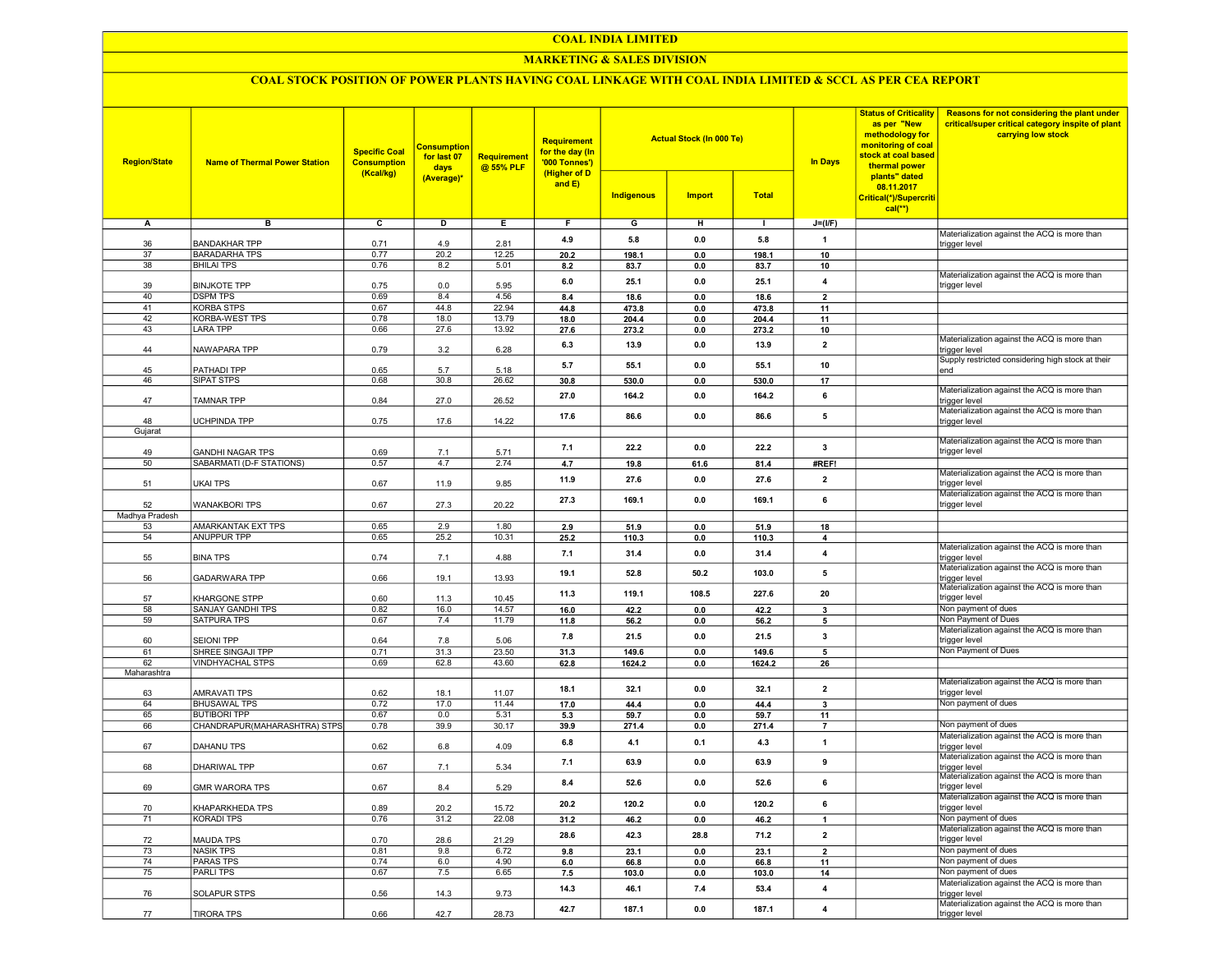#### COAL INDIA LIMITED

## MARKETING & SALES DIVISION

# COAL STOCK POSITION OF POWER PLANTS HAVING COAL LINKAGE WITH COAL INDIA LIMITED & SCCL AS PER CEA REPORT

| <b>Region/State</b>             | <b>Name of Thermal Power Station</b> | <b>Specific Coal</b><br><b>Consumption</b><br>(Kcal/kg) | <b>Consumption</b><br>for last 07<br>days<br>(Average)* | Requirement<br>@ 55% PLF | Requirement<br>for the day (In<br>'000 Tonnes')<br>(Higher of D |                   | <b>Actual Stock (In 000 Te)</b> |               | <b>Status of Criticality</b><br>as per "New<br>methodology for<br>monitoring of coal<br>stock at coal based<br><b>In Days</b><br>thermal power<br>plants" dated | Reasons for not considering the plant under<br>critical/super critical category inspite of plant<br>carrying low stock |                                                                                                               |
|---------------------------------|--------------------------------------|---------------------------------------------------------|---------------------------------------------------------|--------------------------|-----------------------------------------------------------------|-------------------|---------------------------------|---------------|-----------------------------------------------------------------------------------------------------------------------------------------------------------------|------------------------------------------------------------------------------------------------------------------------|---------------------------------------------------------------------------------------------------------------|
|                                 |                                      |                                                         |                                                         |                          | and $E$ )                                                       | <b>Indigenous</b> | <b>Import</b>                   | <b>Total</b>  |                                                                                                                                                                 | 08.11.2017<br>Critical(*)/Supercriti<br>$cal(**)$                                                                      |                                                                                                               |
| A                               | в                                    | с                                                       | D                                                       | Е                        | F.                                                              | G                 | н                               | $\mathbf{I}$  | $J=(I/F)$                                                                                                                                                       |                                                                                                                        |                                                                                                               |
| 78                              | WARDHA WARORA TPP                    | 0.66                                                    | 4.2                                                     | 4.71                     | 4.7                                                             | 146.4             | 0.0                             | 146.4         | 31                                                                                                                                                              |                                                                                                                        |                                                                                                               |
| Total of Western Region         |                                      |                                                         |                                                         |                          |                                                                 |                   |                                 |               |                                                                                                                                                                 | $\overline{0}$                                                                                                         |                                                                                                               |
| Southern                        |                                      |                                                         |                                                         |                          |                                                                 |                   |                                 |               |                                                                                                                                                                 |                                                                                                                        |                                                                                                               |
| Andhra Pradesh<br>79            | DAMODARAM SANJEEVAIAH TPS            | 0.66                                                    | 13.2                                                    | 13.85                    | 13.8                                                            | 78.3              | 0.0                             | 78.3          | 6                                                                                                                                                               |                                                                                                                        | Materialization against the ACQ is more than<br>trigger level                                                 |
| 80                              | Dr. N.TATA RAO TPS                   | 0.77                                                    | 26.8                                                    | 17.90                    | 26.8                                                            | 79.7              | 0.0                             | 79.7          | 3                                                                                                                                                               |                                                                                                                        | Materialization against the ACQ is more than<br>trigger level                                                 |
| 81                              | PAINAMPURAM TPP                      | 0.59                                                    | 14.9                                                    | 10.21                    | 14.9                                                            | 72.7              | 83.6                            | 156.2         | 10                                                                                                                                                              |                                                                                                                        | Materialization against the ACQ is more than<br>trigger level                                                 |
| 82                              | RAYALASEEMA TPS                      | 0.76                                                    | 20.2                                                    | 16.60                    | 20.2                                                            | 30.6              | 0.0                             | 30.6          | $\overline{\mathbf{2}}$                                                                                                                                         |                                                                                                                        | Materialization against the ACQ is more than<br>trigger level                                                 |
| 83                              | SIMHADRI                             | 0.78                                                    | 27.0                                                    | 20.54                    | 27.0                                                            | 217.2             | 36.4                            | 253.6         | 9                                                                                                                                                               |                                                                                                                        | Materialization against the ACQ is more than<br>trigger level                                                 |
| 84<br>85                        | <b>SGPL TPP</b><br><b>VIZAG TPP</b>  | 0.53<br>0.67                                            | 16.7<br>9.4                                             | 9.26<br>9.20             | 16.7<br>9.4                                                     | 10.7<br>84.7      | 135.5<br>0.0                    | 146.3<br>84.7 | 9<br>9                                                                                                                                                          |                                                                                                                        | Materialization against the ACQ is more than<br>trigger level<br>Less Supply of rakes from Railways           |
| Karnataka                       |                                      |                                                         |                                                         |                          |                                                                 |                   |                                 |               |                                                                                                                                                                 |                                                                                                                        |                                                                                                               |
| 86                              | <b>BELLARY TPS</b>                   | 0.63                                                    | 19.2                                                    | 14.23                    | 19.2                                                            | 68.6              | 0.0                             | 68.6          | 4                                                                                                                                                               |                                                                                                                        | Materialization against the ACQ is more than<br>rigger level                                                  |
| 87                              | KUDGI STPP                           | 0.63                                                    | 19.7                                                    | 19.90                    | 19.9                                                            | 70.2              | 23.9                            | 94.1          | 5                                                                                                                                                               |                                                                                                                        | Materialization against the ACQ is more than<br>trigger level                                                 |
| 88                              | RAICHUR TPS                          | 0.66                                                    | 22.2                                                    | 14.98                    | 22.2                                                            | 41.7              | 0.0                             | 41.7          | $\mathbf{2}$                                                                                                                                                    |                                                                                                                        | Materialization against the ACQ is more than<br>trigger level                                                 |
| 89                              | YERMARUS TPP                         | 0.62                                                    | 13.3                                                    | 13.09                    | 13.3                                                            | 103.9             | 0.0                             | 103.9         | 8                                                                                                                                                               |                                                                                                                        | Materialization against the ACQ is more than<br>trigger level                                                 |
| <b>Tamil Nadu</b><br>90         | METTUR TPS                           | 0.81                                                    | 6.0                                                     | 8.98                     | 9.0                                                             | 95.0              | 0.0                             | 95.0          | 11                                                                                                                                                              |                                                                                                                        | Materialization against the ACQ is more than<br>trigger level                                                 |
| 91                              | METTUR TPS - II                      | 0.78                                                    | 5.0                                                     | 6.16                     | 6.2                                                             | 66.2              | 0.0                             | 66.2          | 11                                                                                                                                                              |                                                                                                                        | Materialization against the ACQ is more than<br>trigger level                                                 |
| 92                              | NORTH CHENNAI TPS                    | 0.82                                                    | 22.7                                                    | 19.78                    | 22.7                                                            | 69.0              | 0.0                             | 69.0          | 3                                                                                                                                                               |                                                                                                                        | Materialization against the ACQ is more than<br>trigger level<br>Materialization against the ACQ is more than |
| 93                              | <b>TUTICORIN TPS</b>                 | 0.96                                                    | 5.4                                                     | 13.31                    | 13.3                                                            | 87.0              | 0.0                             | 87.0          | $\overline{7}$                                                                                                                                                  |                                                                                                                        | trigger level<br>Materialization against the ACQ is more than                                                 |
| 94                              | <b>VALLUR TPP</b>                    | 0.72                                                    | 20.0                                                    | 14.26                    | 20.0                                                            | 163.6             | 0.0                             | 163.6         | 8                                                                                                                                                               |                                                                                                                        | trigger level                                                                                                 |
| Telangana<br>95                 | <b>BHADRADRI TPP</b>                 | 0.69                                                    | 11.0                                                    | 9.83                     | 11.0                                                            | 93.8              | 0.0                             | 93.8          | 9                                                                                                                                                               |                                                                                                                        |                                                                                                               |
| 96                              | KAKATIYA TPS                         | 0.57                                                    | 13.9                                                    | 8.33                     | 13.9                                                            | 149.1             | 0.0                             | 149.1         | 11                                                                                                                                                              |                                                                                                                        |                                                                                                               |
| 97                              | KOTHAGUDEM TPS (NEW)                 | 0.64                                                    | 10.6                                                    | 8.46                     | 10.6                                                            | 114.6             | 0.0                             | 114.6         | 11                                                                                                                                                              |                                                                                                                        |                                                                                                               |
| 98                              | KOTHAGUDEM TPS (STAGE-7)             | 0.50                                                    | 9.4                                                     | 5.23                     | 9.4                                                             | 37.1              | 0.0                             | 37.1          | 4                                                                                                                                                               |                                                                                                                        |                                                                                                               |
| 99                              | <b>RAMAGUNDEM STPS</b>               | 0.62                                                    | 31.9                                                    | 21.33                    | 31.9                                                            | 131.3             | 0.0                             | 131.3         | 4                                                                                                                                                               |                                                                                                                        |                                                                                                               |
| 100                             | RAMAGUNDEM-B TPS                     | 0.77                                                    | 0.8                                                     | 0.64                     | 0.8                                                             | 10.5              | 0.0                             | 10.5          | 13                                                                                                                                                              |                                                                                                                        |                                                                                                               |
| 101<br>Total of Southern Region | <b>SINGARENI TPP</b>                 | 0.58                                                    | 9.9                                                     | 9.12                     | 9.9                                                             | 108.1             | 0.0                             | 108.1         | 11                                                                                                                                                              | $\overline{0}$                                                                                                         |                                                                                                               |
| Eastern                         |                                      |                                                         |                                                         |                          |                                                                 |                   |                                 |               |                                                                                                                                                                 |                                                                                                                        |                                                                                                               |
| Bihar                           |                                      |                                                         |                                                         |                          |                                                                 |                   |                                 |               |                                                                                                                                                                 |                                                                                                                        |                                                                                                               |
| 102                             | <b>BARAUNI TPS</b>                   | 0.63                                                    | 6.7                                                     | 5.90                     | 6.7                                                             | 54.6              | 0.0                             | 54.6          | 8                                                                                                                                                               |                                                                                                                        |                                                                                                               |
| 103                             | <b>BARH I</b>                        | 0.67                                                    | 7.8                                                     | 5.84                     | 7.8                                                             | 69.6              | 0.0                             | 69.6          | 9                                                                                                                                                               |                                                                                                                        |                                                                                                               |
| 104                             | <b>BARH II</b>                       | 0.67                                                    | 15.7                                                    | 11.67                    | 15.7                                                            | 139.1             | 0.0                             | 139.1         | 9                                                                                                                                                               |                                                                                                                        |                                                                                                               |
| 105                             | KAHALGAON TPS                        | 0.80                                                    | 35.0                                                    | 24.62                    | 35.0                                                            | 155.4             | 10.2                            | 165.6         | 5                                                                                                                                                               |                                                                                                                        | Materialization against the ACQ is more than<br>trigger level                                                 |
| 106                             | MUZAFFARPUR TPS                      | 0.77                                                    | 5.2                                                     | 3.95                     | 5.2                                                             | 68.0              | 0.0                             | 68.0          | 13                                                                                                                                                              |                                                                                                                        | Materialization against the ACQ is more than<br>trigger level                                                 |
| 107                             | <b>NABINAGAR STPP</b>                | 0.58                                                    | 17.1                                                    | 15.21                    | 17.1                                                            | 185.0             | 0.0                             | 185.0         | 11                                                                                                                                                              |                                                                                                                        | Materialization against the ACQ is more than                                                                  |
| 108<br>Jharkhand                | NABINAGAR TPP                        | 0.69                                                    | 14.3                                                    | 9.06                     | 14.3                                                            | 44.1              | 0.0                             | 44.1          | $\mathbf{3}$                                                                                                                                                    |                                                                                                                        | trigger level                                                                                                 |
| 109                             | <b>BOKARO TPS 'A' EXP</b>            | 0.57                                                    | 5.6                                                     | 3.78                     | 5.6                                                             | 103.0             | 0.0                             | 103.0         | 18                                                                                                                                                              |                                                                                                                        |                                                                                                               |
| 110                             | CHANDRAPURA(DVC) TPS                 | 0.61                                                    | 4.7                                                     | 4.06                     | 4.7                                                             | 141.6             | 9.4                             | 151.0         | 32                                                                                                                                                              |                                                                                                                        |                                                                                                               |
| 111                             | JOJOBERA TPS                         | 0.69                                                    | 3.5                                                     | 2.18                     | 3.5                                                             | 39.3              | 0.0                             | 39.3          | 11                                                                                                                                                              |                                                                                                                        |                                                                                                               |
| 112                             | <b>KODARMA TPP</b>                   | 0.62                                                    | 13.6                                                    | 8.23                     | 13.6                                                            | 113.5             | 7.0                             | 120.5         | 9                                                                                                                                                               |                                                                                                                        |                                                                                                               |
| 113                             | MAHADEV PRASAD STPP                  | 0.70                                                    | 8.7                                                     | 5.01                     | 8.7                                                             | 35.7              | 0.0                             | 35.7          | 4                                                                                                                                                               |                                                                                                                        | Materialization against the ACQ is more than<br>trigger level                                                 |
| 114                             | MAITHON RB TPP                       | 0.64                                                    | 11.6                                                    | 8.89                     | 11.6                                                            | 214.7             | 0.0                             | 214.7         | 19                                                                                                                                                              |                                                                                                                        |                                                                                                               |